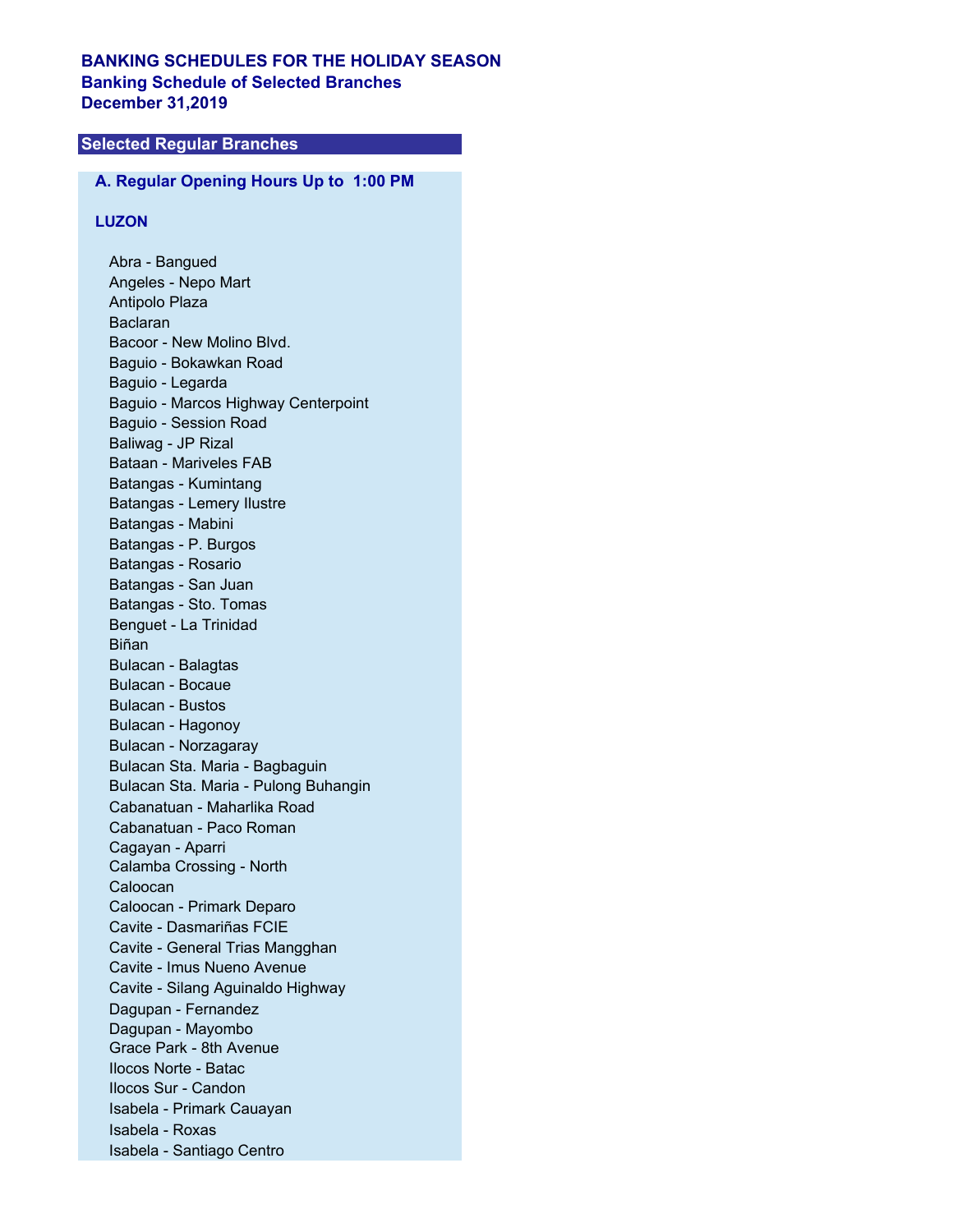La Union San Fernando - Quezon Avenue Laguna - Sta. Cruz National Highway Laoag - Balintawak Las Piñas - Evia Daang Hari Legazpi City - Rotonda Lipa - Ayala Highway Lipa - JP Laurel Los Baños Lucena - Enriquez Lucena - Quezon Avenue Malolos - Congreso Meycauayan - MacArthur Highway Meycauayan - Zamora Naga - Concepcion Grande Naga - Elias Angeles Naga - Plaza Rizal Nueva Ecija - Gapan Maharlika Highway Nueva Ecija - Guimba Nueva Ecija - Primark Cabiao Nueva Ecija - San Jose Nueva Ecija - Zaragoza Pampanga - Lubao Pampanga San Fernando - Dolores Pangasinan - Alaminos Pangasinan - Bayambang Pangasinan - Lingayen Pasig - Caruncho Quezon - Candelaria Quezon - Sariaya Rizal - Binangonan Rizal - Morong Rizal - Primark Cainta Rizal - Primark Teresa Rizal - Tanay San Pablo - Paulino San Pedro Sorsogon City Tagaytay - Mendez Junction Tarlac - Capas Tarlac - F. Tañedo Tarlac - Gerona Tarlac - San Roque Taytay - Manila East Road Tuguegarao - Bonifacio St. Urdaneta - MacArthur Highway Vigan - Quezon Avenue Virac Town Center Zambales - Castillejos Zambales - Iba

### **VISAYAS**

Bacolod - Araneta Bacolod - Hilado Bohol - Tagbilaran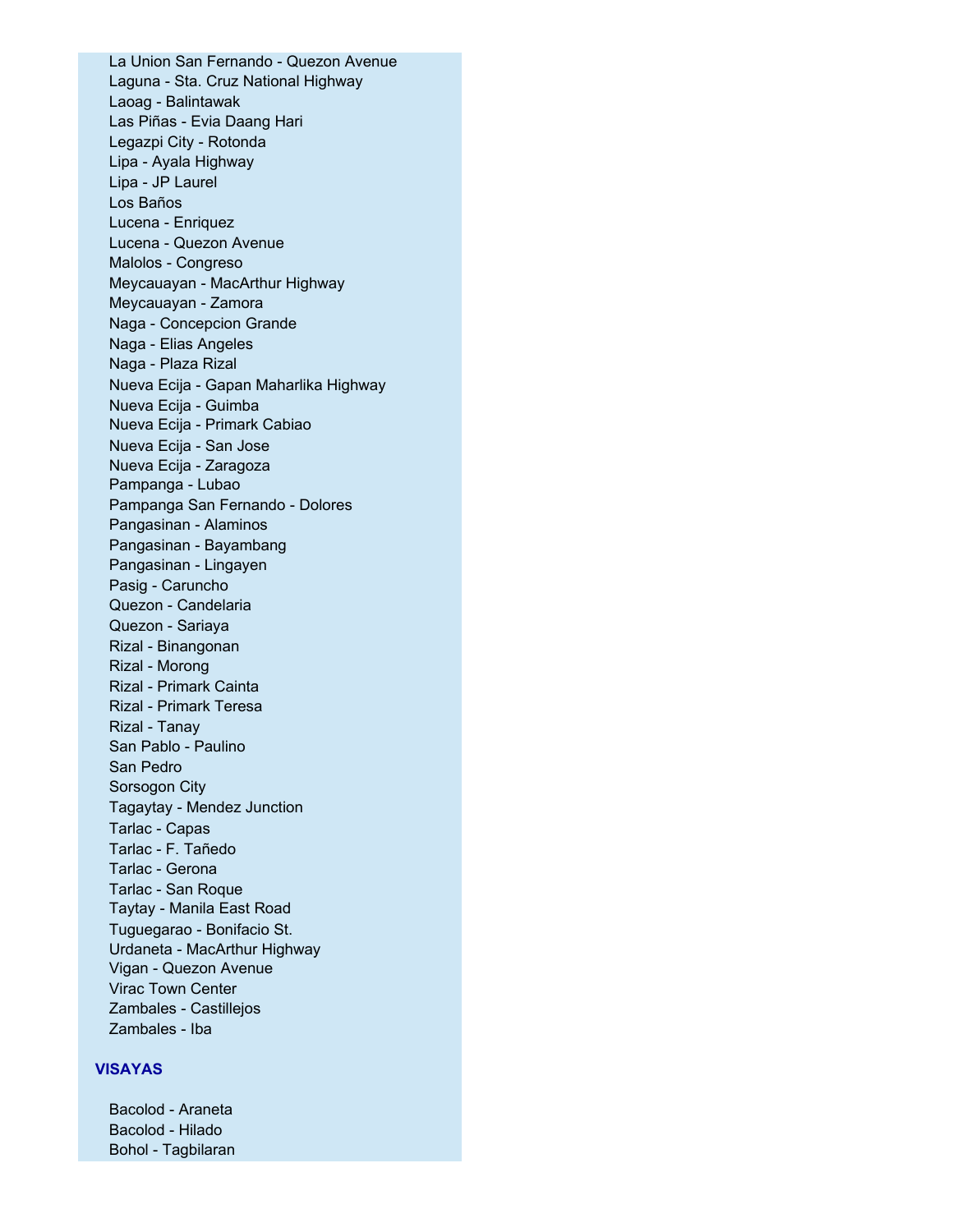Cebu - Capitol Cebu - Colon Cebu - F. Ramos Cebu - Magallanes Plaridel Cebu Legaspi Cebu Tabunok Iloilo - Arevalo Iloilo - Iznart Iloilo - Tabuc Suba Leyte - Maasin Mactan - Pajo National Highway Negros Occ - Hinigaran Negros Occ - San Carlos Negros Occ - Victorias Roxas - Pueblo De Panay Samar - Calbayog Samar - Catarman Tacloban - Zamora

#### **MINDANAO**

Butuan - J.C. Aquino Ave. Cagayan de Oro - Carmen Cagayan de Oro - Cogon Cagayan de Oro - Hayes Cagayan de Oro - Limketkai Cotabato - Kabacan Cotabato - Kidapawan Cotabato - Makakua Cotabato - Midsayap Davao - Agdao Davao - Bangoy Davao - Buhangin Davao - Buhangin C.P. Garcia Highway Davao - C.M Recto Davao - Calinan Davao - Claveria Davao - Digos Davao - JP Laurel Davao - Lanang Insular Village Davao - Lizada Davao - Magsaysay Davao - Mati Davao - Monteverde Gov. Sales Davao - Narra Davao - Panabo Davao - Quirino Ave. Davao - Rizal Davao - Sta. Ana Davao - Sta. Ana Gempesaw Davao - Tagum Davao - Toril Davao - Wood Lane Diversion Road Davao Tagum - National Highway Dipolog - Rizal Ave.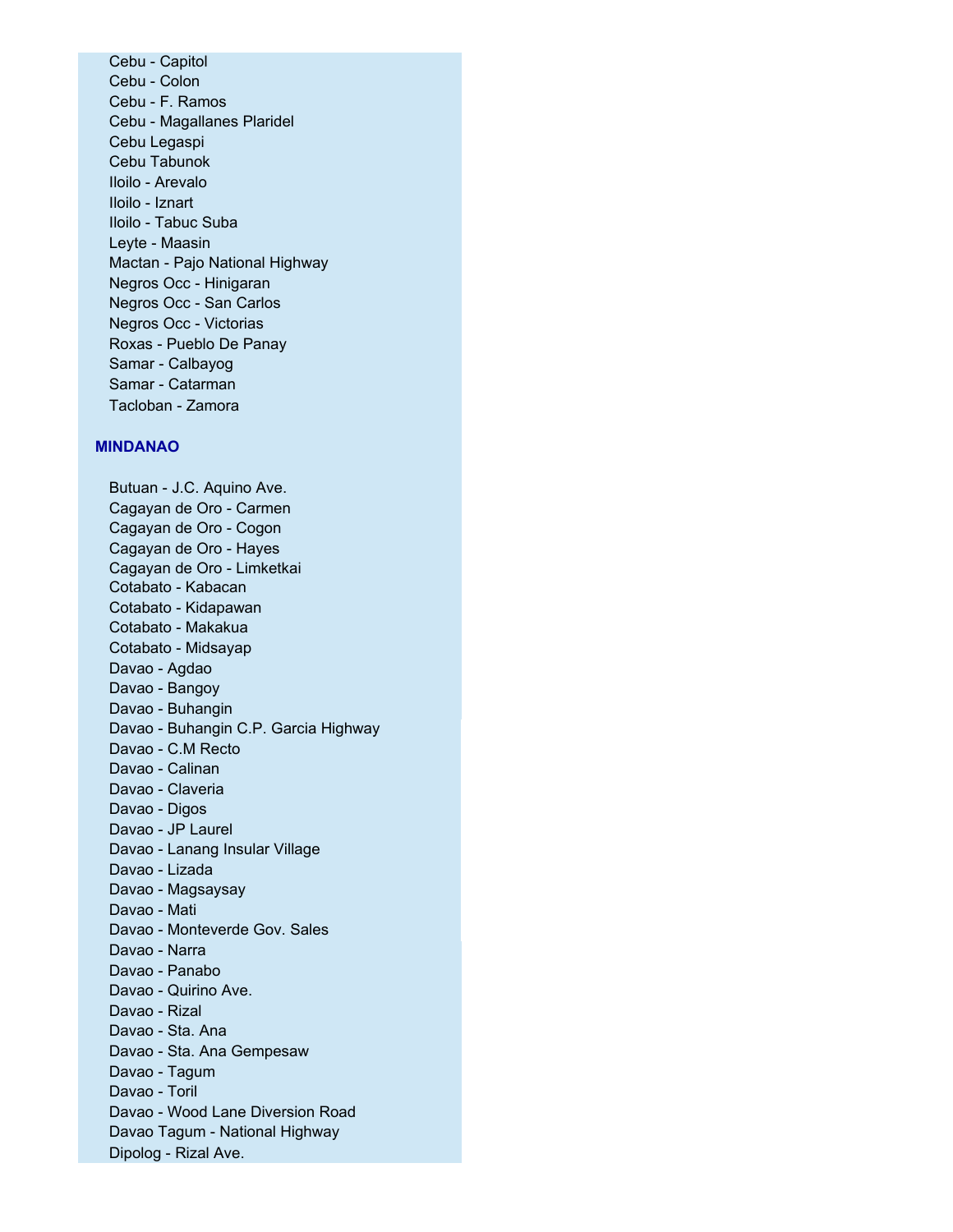General Santos General Santos - Makar General Santos - Santiago St. Iligan - Andres Bonifacio Iligan - Quezon Ave. Koronadal - Gensan Drive Ozamiz - Rizal Ave. Sultan Kudarat - Isulan Sultan Kudarat - Tacurong Zamboanga - Canelar Zamboanga - Ipil Zamboanga - Rizal St.

## **B. Regular Opening Hours Up to 3:00 PM**

### **LUZON**

BDO Clark Forex Counter

#### **C. Regular Opening Hours Up to 8:00 PM**

#### **LUZON**

NAIA 1 NAIA 3

#### **Selected Mall Branches**

## **A. Regular Opening Hours Up to 3:00 PM**

### **LUZON**

A. Bonifacio Ave. - Cloverleaf Angeles - Marquee Mall Araneta Center - Ali Mall II Araneta Center - Gateway Mall Bacoor - Puregold Panapaan Baguio - Abanao Square BF Homes - Puregold Southpark Biñan Central Mall Bonifacio Global City - Market Market Bulacan - Puregold Baliwag Bulacan - Puregold Bulakan Cainta - Puregold Canlubang iMall Cash & Carry Cavite - Dasmariñas Central Mall Cavite - Puregold Noveleta Commonwealth - Ever Gotesco Commonwealth - Shopwise Dr. A. Santos Avenue - Puregold Evacom EDSA - New Farmers Plaza Fairview - Ayala Terraces Greenhills Shopping Center Iriga City - Puregold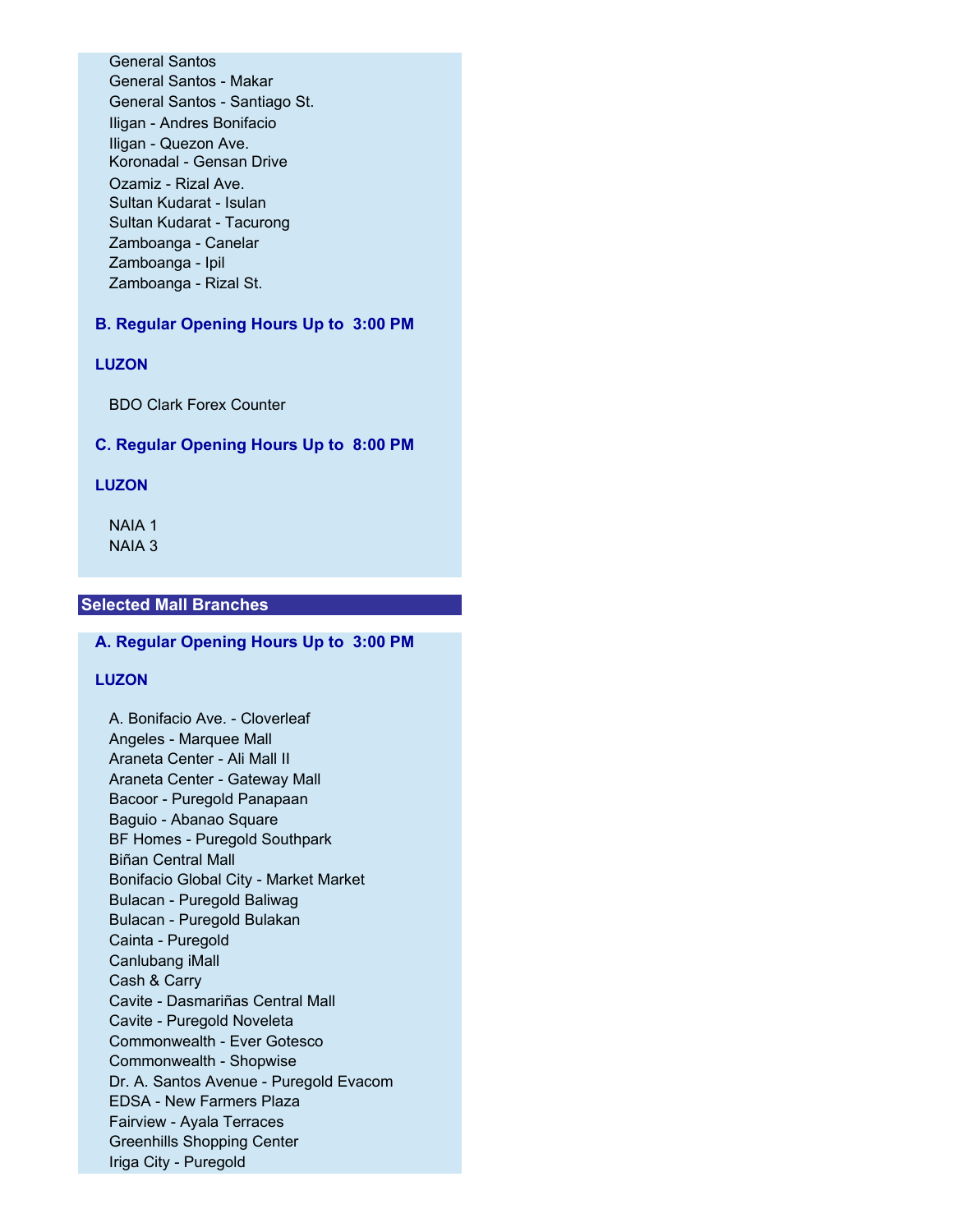Isabela Cabagan - Xentro Mall Isabela Santiago - Xentro Mall Katipunan Avenue - U.P. Town Center Kawit - Centennial Road La Union San Fernando - Manna Mall Lipa - Puregold Macapagal Blvd. - Bay Area Macapagal Blvd. - W-Mall Makati - Circuit Mall Malabon - Fishermall Mandaluyong - Light Mall Marcos Highway - Feliz Mall Marikina Heights Mindoro - CityMall Calapan Montalban - Puregold Nueva Ecija - CityMall Sta. Rosa Pampanga - Puregold Dau Pasay - Two Shopping Center Pasig - Capitol Commons Estancia Pasig - Puregold San Joaquin Pasig - The 30th Meralco Avenue Quezon Avenue - Fisher Mall Robinsons - Metro East Robinsons Galleria - Ortigas Robinsons Place - General Trias Robinsons Place - Lipa Robinsons Place - Manila Robinsons Place - San Nicolas Robinsons Place - Tuguegarao Robinsons Townville - Cabanatuan Rockwell - Power Plant San Pedro - Robinsons Galleria South Savemore - Amang Rodriquez Savemore - Market EPZA Savemore - Marulas Savemore - Nagtahan Savemore - Novaliches Savemore - Project 8 Shangri-la Plaza Mall - EDSA SM Aura Premier SM Center Angono SM Center Imus SM Center Las Piñas SM Center Lemery SM Center Muntinlupa SM Center Pulilan SM Center Sangandaan SM Center Tuguegarao Downtown SM Cherry Antipolo SM Cherry Congressional SM Cherry Shaw SM City Bacoor SM City Baguio SM City Baliwag SM City Batangas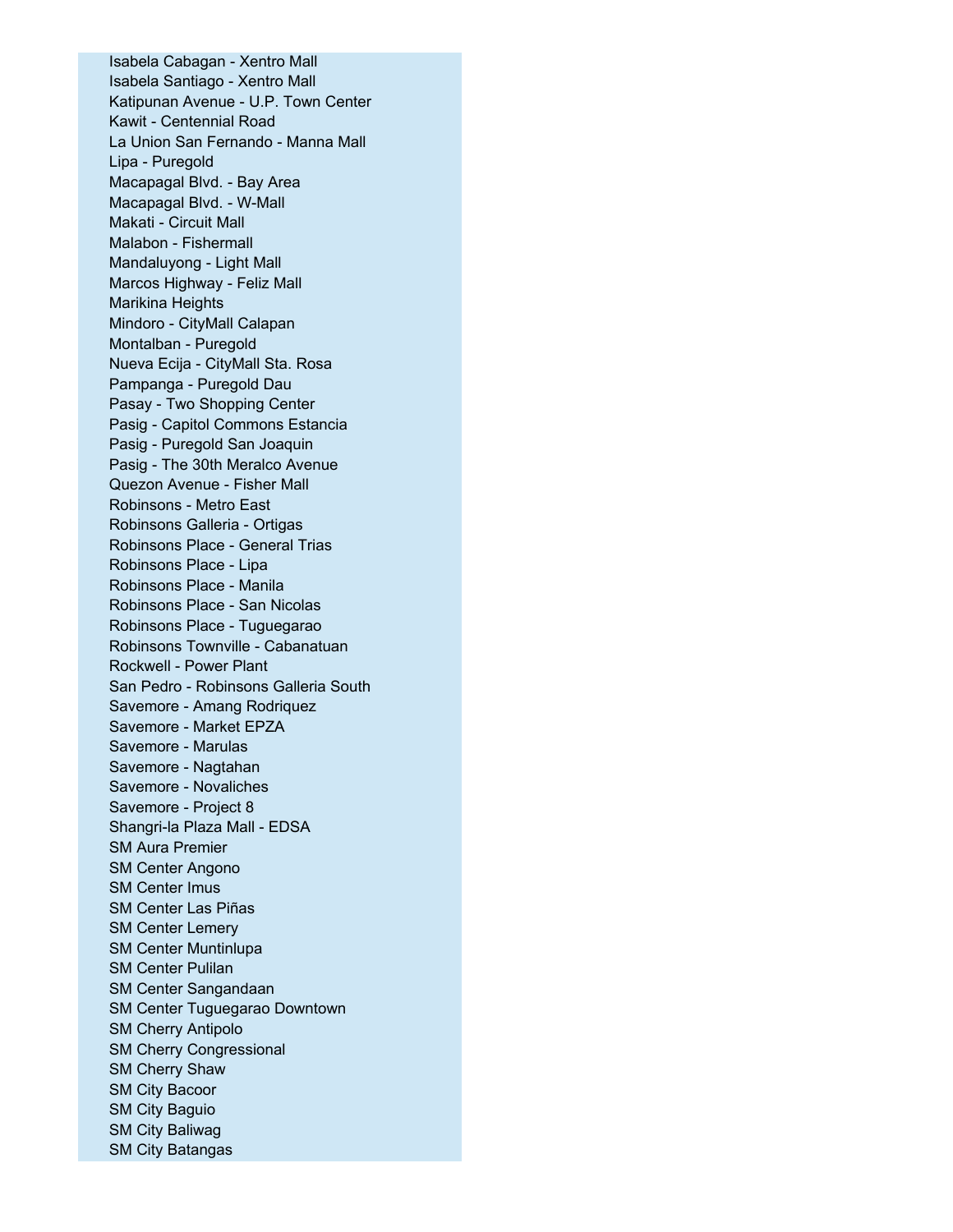SM City BF Parañaque SM City Bicutan SM City Cabanatuan SM City Calamba SM City Cauayan SM City Clark A SM City Clark B SM City Dasmariñas A SM City Dasmariñas B SM City East Ortigas SM City Fairview A SM City Fairview B SM City Fairview C SM City Legazpi SM City Lipa SM City Lucena SM City Manila SM City Marikina SM City Marilao SM City Masinag SM City Molino SM City Naga SM City North EDSA A SM City North EDSA B SM City North EDSA C SM City North EDSA D SM City Novaliches SM City Olongapo SM City Olongapo Central SM City Pampanga A SM City Pampanga B SM City Rosales SM City Rosario SM City San Fernando SM City San Jose Del Monte SM City San Lazaro SM City San Mateo SM City San Pablo SM City Sta. Mesa SM City Sta. Rosa SM City Sucat A SM City Sucat B SM City Tarlac SM City Taytay SM City Telabastagan SM City Trece Martires SM City Urdaneta Central SM City Valenzuela SM Cubao SM Hypermarket Adriatico SM Hypermarket Cainta SM Hypermarket Cubao SM Hypermarket Daet SM Hypermarket FTI Taguig SM Hypermarket Mabalacat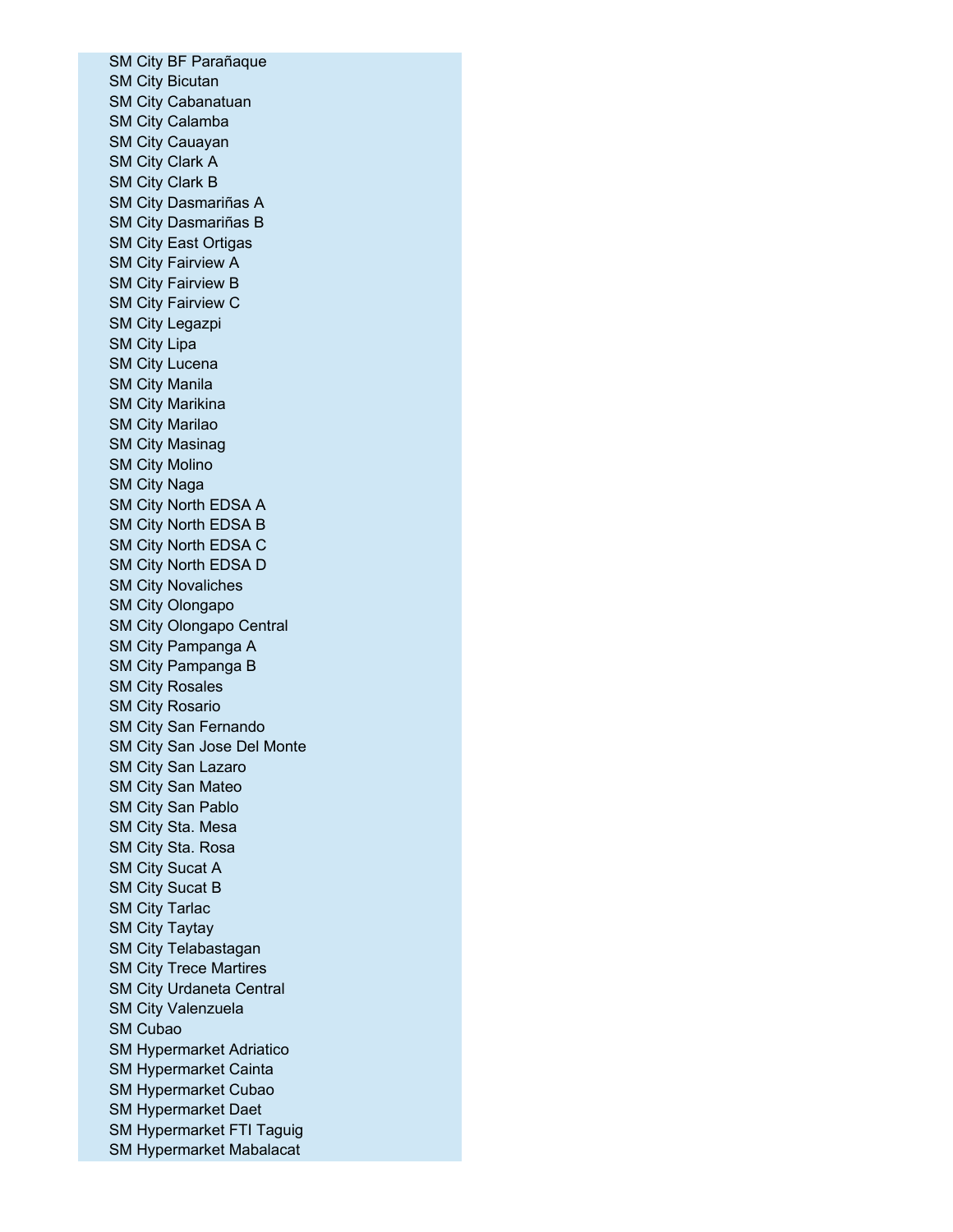SM Hypermarket Makati SM Hypermarket Novaliches SM Hypermarket Pasig SM Hypermarket Sucat - Lopez SM Makati SM Mall of Asia A SM Mall of Asia B SM Market Mall Dasmariñas SM Megacenter Cabanatuan SM Megamall A SM Megamall B SM Megamall C SM Southmall A SM Southmall B Southgate Mall - EDSA Sta. Ana - Xentro Mall Sta. Lucia East - Cainta Sta. Lucia East - Felix Avenue Sta. Rosa - Puregold Tagapo Starmall - Alabang Taguig - Vista Mall Tarlac - CityMall Tutuban V-Mall Vigan - Puregold Walter Mart - North EDSA Waltermart - Balayan Waltermart - Batangas City Waltermart - Bel-Air Sta. Rosa Waltermart - Bicutan Waltermart - Cabanatuan Waltermart - Carmona Waltermart - Concepcion Tarlac Waltermart - Dasmariñas Waltermart - Guiguinto Waltermart - Nasugbu Waltermart - Pampanga Waltermart - Paniqui Waltermart - San Jose Waltermart - Sta. Maria Waltermart - Sta. Rosa Waltermart - Subic Waltermart - Sucat Waltermart - Talavera Waltermart - Tanauan Waltermart - Taytay Waltermart Center - Cabuyao Waltermart Center - Makiling

## **VISAYAS**

Aklan - CityMall Kalibo Cebu - Ayala Mall Cebu - CityMall Danao Cebu - Elizabeth Mall